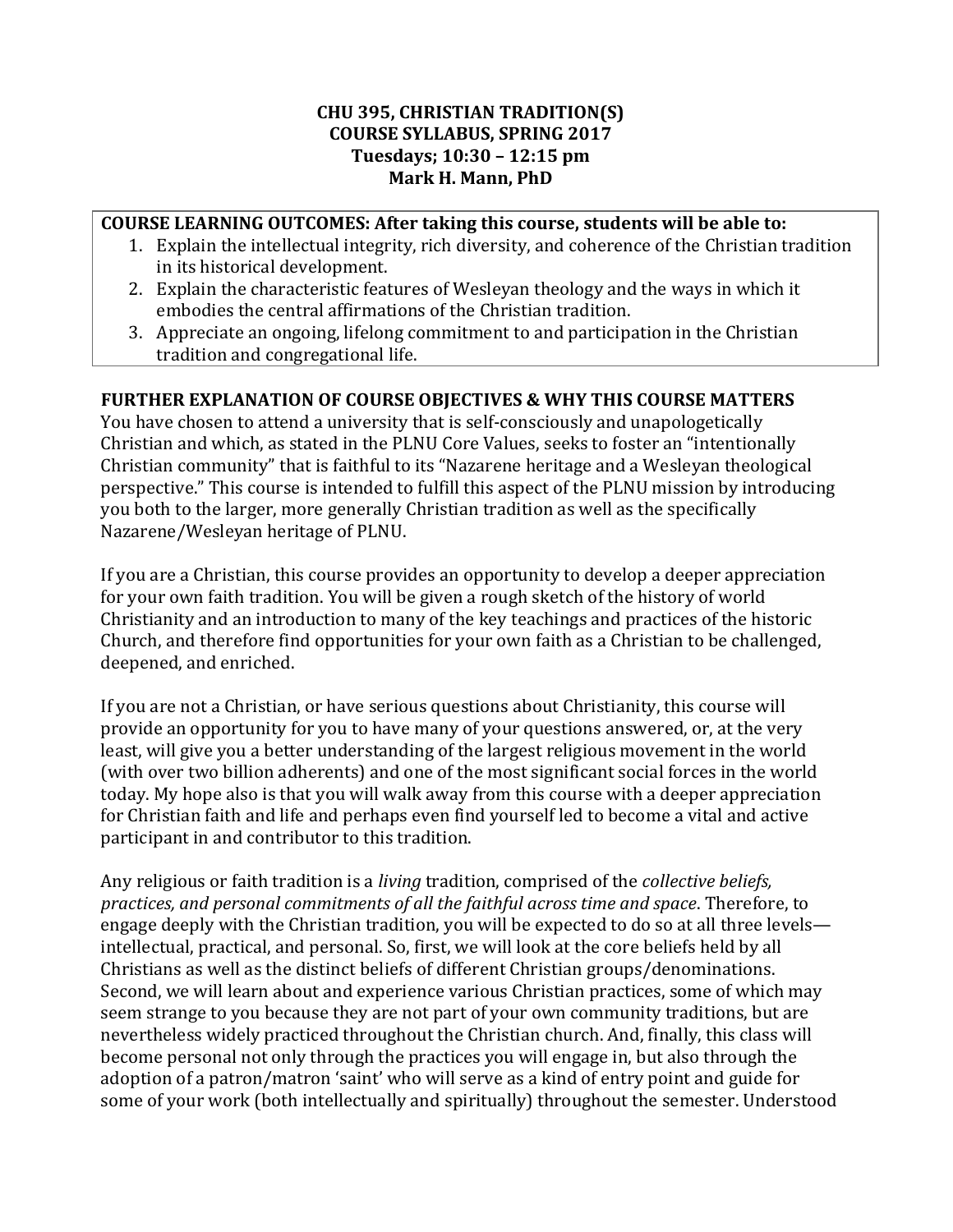broadly, saints are those persons whom the Church has affirmed as the best examples of what it means to *be* Christian and therefore most effectively illuminate what the Christian tradition aspires to be and, therefore, perhaps, what Christianity most essentially *is*. But there is also great diversity among the saints—indeed, there is disagreement among different Christians concerning what constitutes a saint, and therefore the lives of saints also provide a window into the profound diversity of the Christian tradition. (See below, under *Course Assignments*, to understand how your saint will shape and guide your work during the semester.)

**INTERACTION WITH PROFESSOR/OFFICE HOURS:** There are various ways that you might interact with me:

- I will participate in online group and class discussions;
- You may email me (markmann@pointloma.edu or though CANVAS);
- You may meet with me in my office (Wesleyan Center, 2nd Smee) by arrangement.

# **COURSE READINGS**

- 1. Mark A. Noll, *Turning Points: Decisive Moments in the History of Christianity,* 3rd Edition.
- 2. Henri Nouwen, *In the Name of Jesus: Reflections on Christian Leadership*.
- 3. Samuel Powell, *A Teacher's Guide to Understanding the Scriptures.*

You should purchase all of these books because you will be required to read most of each for the class. They are available at the PLNU bookstore or at various online stores. Additional required and optional readings will be made available on each week's reading and discussion page in CANVAS.

# **REQUIRED ASSIGNMENTS**

**A. [Introductions](https://canvas.pointloma.edu/courses/31893/discussion_topics/96289)**: Since this is a hybrid class, our work together in groups will be of great importance, as is getting to know each other right away.

**B. Course Readings and Group Discussions:** Each week you will have assigned readings and will be responsible to answer a prompt related to the readings for that week. The class will be split into several discussion groups, so you will also need to read the responses of those in your groups. Typically you will be required both to provide a reflection and respond to at least two other posts of classmates. **Initial posts are due each Monday by 9 pm and responses are due by 1:30 am the next day and are worth 20 points each.**

**C. [Religious/Spiritual Autobiography:](https://canvas.pointloma.edu/courses/31893/discussion_topics/96271)** You will write a brief essay that outlines your church background and experience, including what church(es) you grew up in (if any), what you learned about the relationship of your church to the overall history of Christianity, how this background has shaped your relationship to God, and the theological convictions you have developed as a member of your church(es). This should be 300-400 words in length. It will be graded for clarity of writing, grammar, spelling, etc. Just to be clear, I am not looking for any particular answers. Each of your religious and spiritual stories will be unique. The point is that you openly and honestly reflect on your own journey so that you develop a greater sense of awareness about your own understanding of what it means to be Christian and can begin to locate yourself within or in relation to the various streams of the larger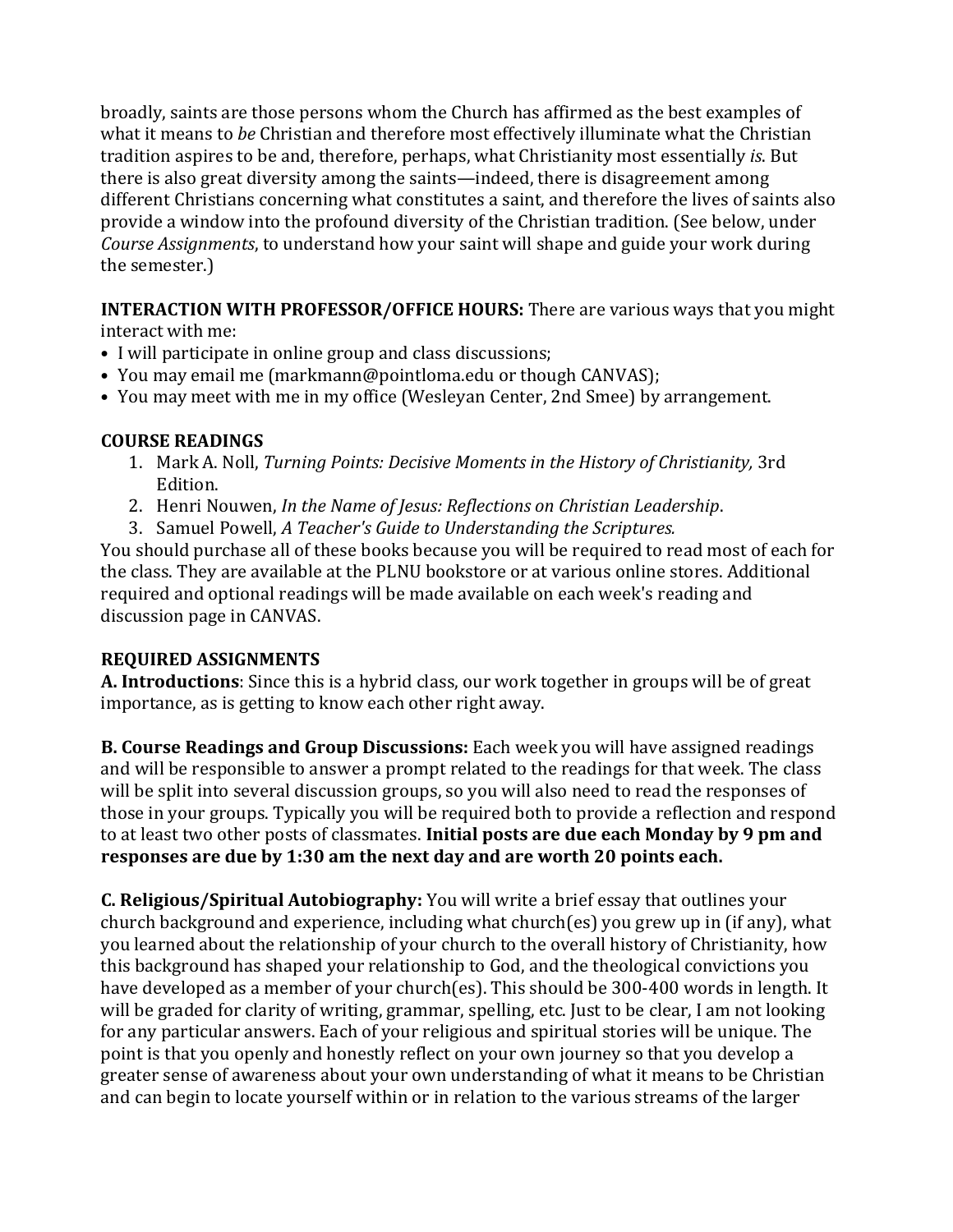## Christian movement.

If you have no church background, plan to meet with me in person so that we can talk about how you might approach this assignment. This assignment will be completed within the small groups that will also function as discussion groups throughout the semester. So, a secondary purpose of this assignment is that others (including me!) get to know you better as we forge open and honest dialogue as a class community. Each of you will be responsible to provide a hospitable response to every other member of your group. (Hospitality is a willingness to be kind, humble, and generous to each other even when there is disagreement—even sharp disagreement.)

*Please note*: If for some reason you feel uncomfortable sharing your own story with others, please talk to me personally. My hope is that everyone will be able to share something significant about themselves with the rest of their group while also being able to maintain a sense of safe boundaries. The basic point is for group members to get to know others in their group as there will be a lot of other activities throughout the semester that will require connected and cohesive groups.

**D. Adopt a Saint**: As noted in the course introduction, students will adopt Christian saints who will serve as an entry point for some of our work together as a class. There are four graded assignments related to the saint adoption:

- 1. **[Saint Selection:](https://canvas.pointloma.edu/courses/31893/discussion_topics/96290)** Each student will find a partner with whom to adopt a saint, with each team reporting their saint selection on the appointed discussion board**.** There is only one saint per team, and it's first come first served, so if you wait too long you might not get the saint you want. The professor will provide a [pre-approved list of saints,](https://canvas.pointloma.edu/courses/31893/files/1111582/download?verifier=szvlkcnWpmGJ6RKAj4wt9TZOe7RZXIiB7VXBXLYQ&wrap=1) and students might request a non-list saint by contacting the professor directly.
- 2. **[Saint Biography:](https://canvas.pointloma.edu/courses/31893/assignments/168049)** All students must find ONE partner from the class with whom they will produce a wiki-like biography (600-800 words) about a patron/matron saint of their choosing. Each biography must include:
	- The story of the saint's life, including background, key events in the saint's life, etc.;
	- A summary of the saint's chief ideas/beliefs;
	- An outline of the saint's most significant contributions to the Christian tradition, and

 An assessment of why the individual should (or should not!) be considered a saint. Students may also include additional items of interest related to the saint, such as pictures, drawings, key writings of the saints, etc. In gathering information about their saints, students may draw upon online resources, but they **must** also draw upon **at least two** scholarly texts, such as a book-length biography. All sources should be listed in a bibliography.

- 3 **. Saint Letters**: Students must write a total of **TWO** letters *from the perspective of their saints*. Each of these letters should be **200-300** words in length and will be graded both for quality of writing and quality of engagement with the saint's perspective. Students should be as imaginative and creative as possible.
	- **[Letter to Home Church:](https://canvas.pointloma.edu/courses/31893/assignments/168050)** In this paper you will articulate what your saint would have to say about/to **your church** (either your home church or the church you attend here as a student or, if you do not attend a church, it can focus on PLNU chapel services).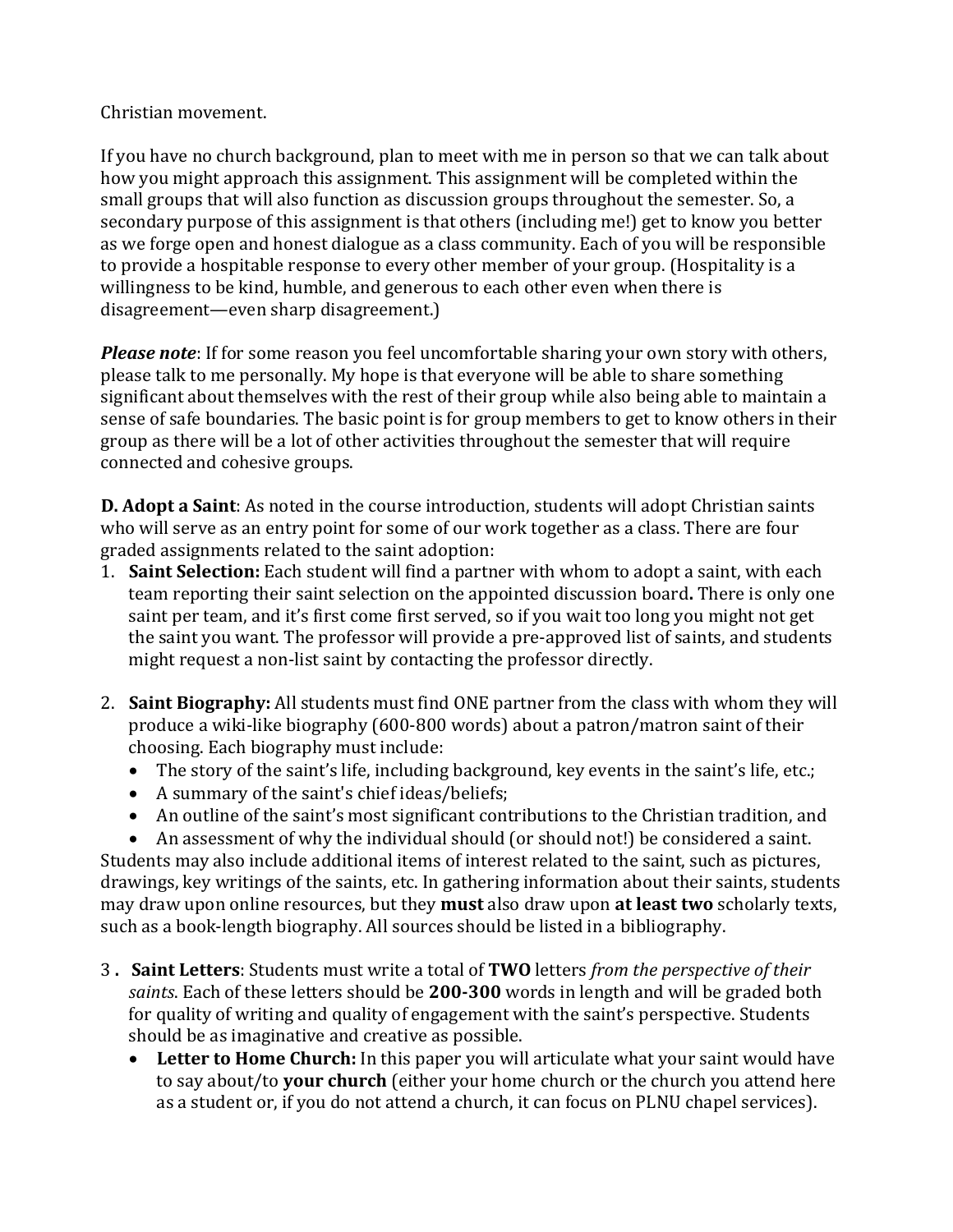Your letter should address questions like: What would the saint like or not like about your church's worship services, the life of the congregation, the church's commitment to missions, justice, art, etc.

• [Letter to Your Generation from your Saint:](https://canvas.pointloma.edu/courses/31893/assignments/168051) This will focus on what young persons (either Christians or non-Christians) need to hear today in order for them to approach their lives effectively as members of the Christian tradition: what they should believe, how it is important for them to act, the kinds of commitments they should make (whether they should marry, have children, what kind of job and hobbies they should have), the kind of attitudes they should have about life and other people, etc.

**E. Christian Practice Reflections:** Most weeks during the semester, you will be required to participate in some form of historic Christian practice, including attending two churches for worship, participating in a small group, fasting, *lectio divina* (contemplative reading of scripture), quiet reflection and meditation, etc. You will be required to provide a reflection on each of these experiences, typically in discussion with your group. Each week the instructions will be slightly different, but all of these are **due on Thursdays by 9 pm and are worth 50 points each**.

| <b>Assignment</b>                      | <b>Possible Points</b> |
|----------------------------------------|------------------------|
| Introductions                          | 20                     |
| <b>Weekly Readings and Discussions</b> | 260                    |
| $(13x20$ points each)                  |                        |
| <b>Christian Practice Reflections</b>  | 400                    |
| $(8x50$ each)                          |                        |
| Religious Autobiography                | 100                    |
| Adopt a Saint                          | 10                     |
| Saint Biography                        | 100                    |
| Saint Letters (2x50 each)              | 100                    |
| Church Visits (2x50 each)              | 100                    |
| Final Exam                             | 150                    |
| <b>Total</b>                           | 1240                   |

**F. [Final Exam:](https://canvas.pointloma.edu/courses/31893/assignments/168056)** The **final exam** will be a 'take-home' exam distributed the last of class and **due by the beginning of the official exam time**.

**POINTS TO GRADE**: The points-to-grade correlation is as follows:

| $A = 93\%$          | $A = 90 - 93\%$ |                 |
|---------------------|-----------------|-----------------|
| $B+ = 87-90\%$      | $B = 83 - 87\%$ | $B = 80 - 83\%$ |
| $C_{+}$ = 77-80%    | $C = 73 - 77\%$ | $C = 70 - 73\%$ |
| $D_{+} = 67 - 70\%$ | $D = 63 - 67\%$ | $D = 60 - 73\%$ |
| $F =$ below 60%     |                 |                 |

**CREDIT HOUR INFORMATION:** In the interest of providing sufficient time to accomplish the stated Course Learning Outcomes, this class meets the PLNU credit hour policy for a **three**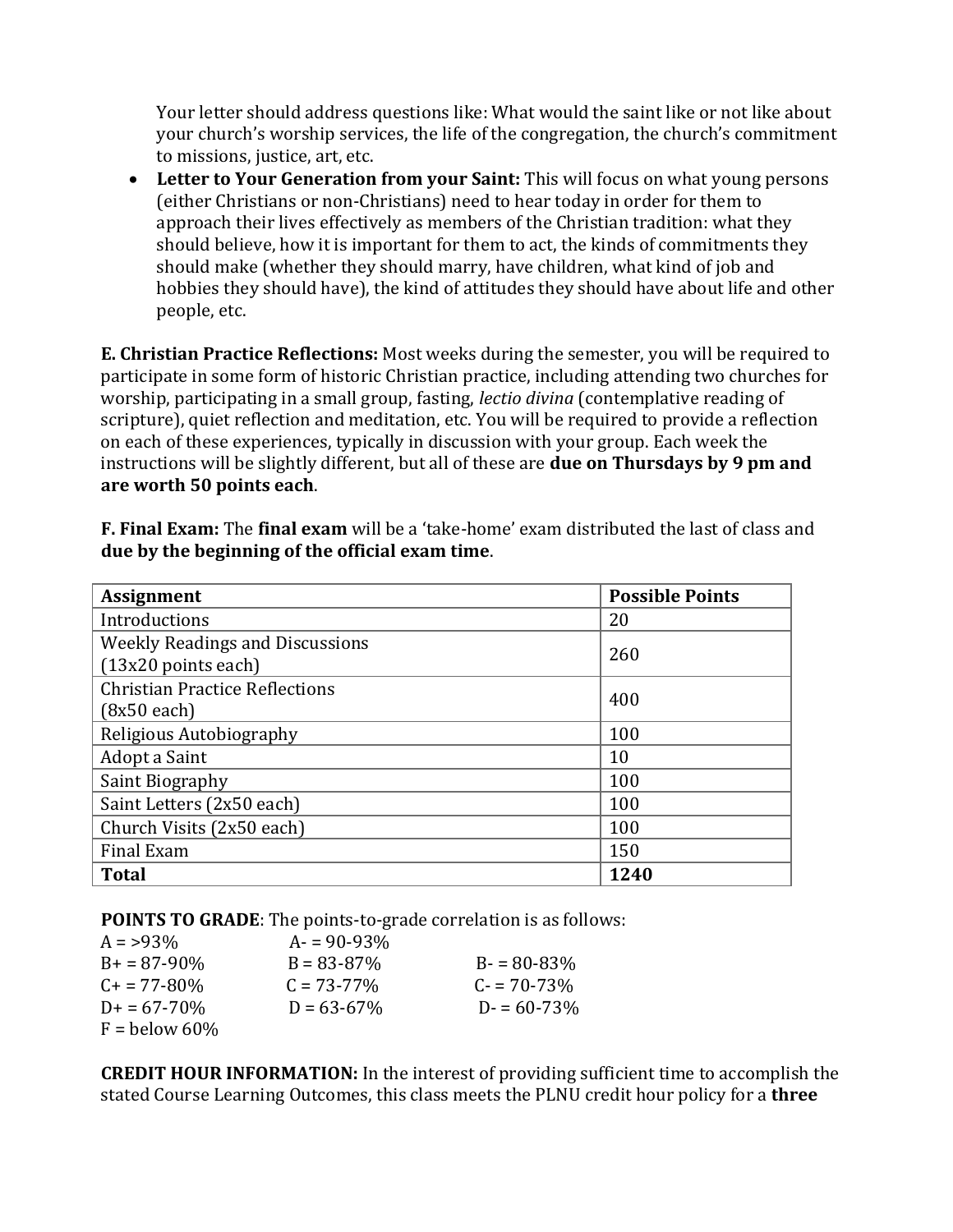**unit** class delivered over **fourteen weeks**. It is anticipated that students will spend a minimum of 37.5 participation hours per credit hour on their course work. The overall time expectations for this course are shown below and weekly expectations are found in the introduction to each week.

| <b>Assignment</b>                      | <b>Hours</b> |
|----------------------------------------|--------------|
| <b>Weekly Readings and Discussions</b> | 40           |
| <b>Practice Reflections</b>            | 32           |
| Religious Autobiography                | 2            |
| Saint Biography                        | 6            |
| <b>Saint Letters</b>                   | 3            |
| <b>Church Visits and Reflections</b>   | 10           |
| In Class Time                          | 21           |
| Total                                  |              |

#### **EXTRA CREDIT ASSIGNMENTS**

Options for extra credit may become available as the semester progresses. Click thi[s LINK](https://canvas.pointloma.edu/courses/31893/assignments/168055) for opportunities, instructions and deadlines.

## **ATTENDANCE POLICY**

I maintain a strict and inflexible attendance policy for this class. If you arrive late you will be listed as tardy. More than fifteen minutes late for a class is counted as an absence. Two tardies will count as an absence.

PLNU maintains a fairly tough stance concerning attendance: "any student whose number of absences in a class, for any reason, exceeds the equivalent of one and one half weeks of class may be de-enrolled from the class with a failing grade." This means two classes, four tardies or any combination thereof. Be forewarned!

# **INCOMPLETES AND LATE ASSIGNMENTS**

All assignments are to be submitted/turned in as indicated under each assignment in the modules. Late assignments are not accepted unless already approved by the professor, so if there are any issues you know about that may prevent you from completing an assignment in a timely manner, be sure to discuss it with me well before the due date! My recommendation is that you plan **NOT** to wait until the last minute to turn in assignments.

#### **ACADEMIC HONESTY**

The PLNU catalog states, "Academic dishonesty is the act of presenting information, ideas, and/or concepts as one's own when in reality they are the results of another person's creativity and effort. Such acts include plagiarism, copying of class assignments, and copying or other fraudulent behavior on examinations." Instances of academic dishonesty will be reported to administrators and will result in a zero on the assignment and potential failure and/or de-enrollment from the course. The safest way to avoid plagiarism is ALWAYS to give credit to your sources, and if you have any questions about when you need to give a source credit, err on the side of doing so. I am also more than happy to give you further instruction